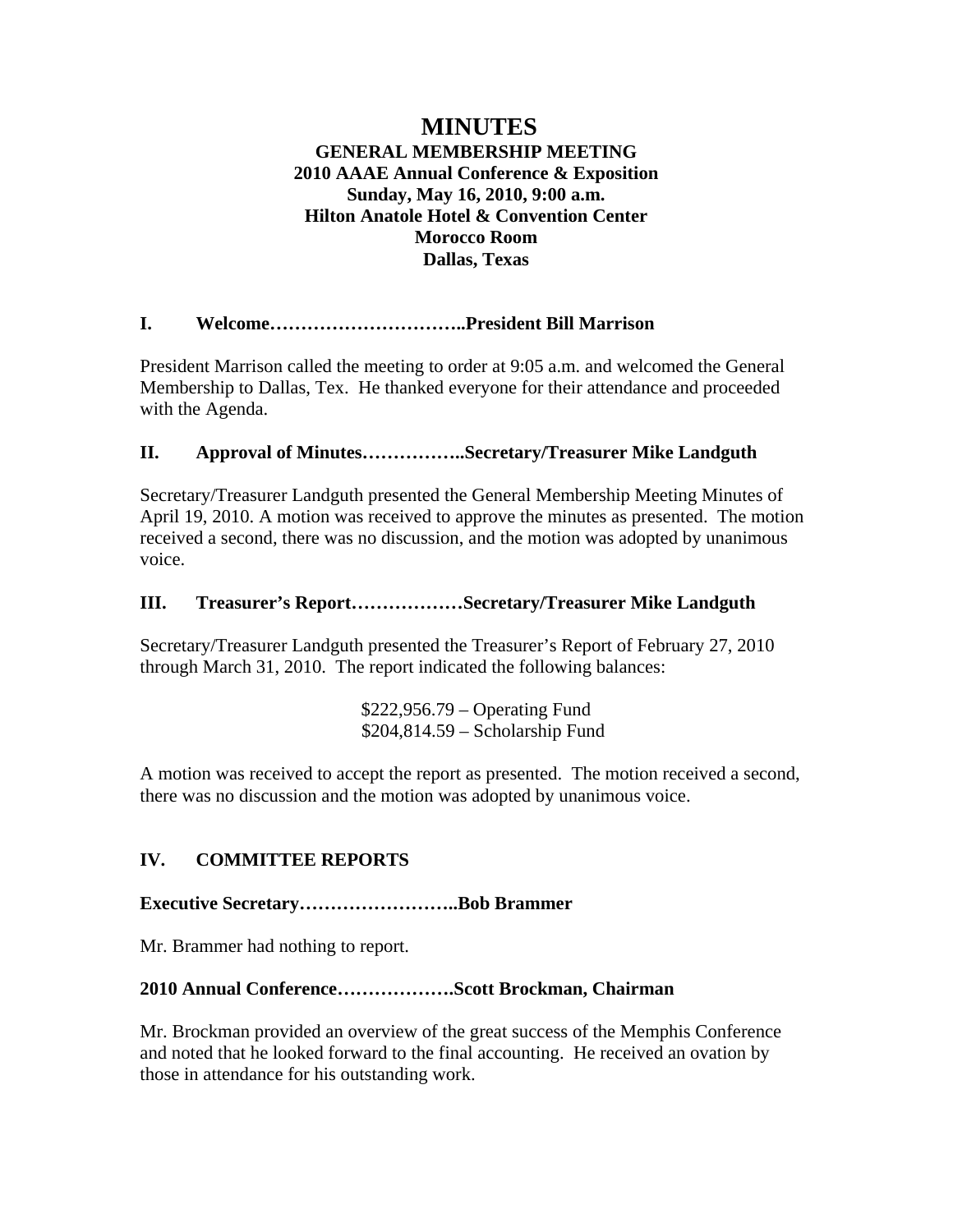#### **GENERAL MEMBERSHIP MEETING MINUTES May 16, 2010 Page 2**

#### **2011 Finance and Administration Conference……………………………...Greg Kelly, Co-Chairman Pat Apone, Madam Co-Chairman**

Mr. Kelly reported that the Conference would be held in Jacksonville, Fla., at the Omni Jacksonville on February 27 through March 1, 2011.

## **2011 Annual Conference………………Thomas Hughes, Chairman Travis Greene, Co-Chairman**

Mr. Gray reported the dates for the conference are April 3-6, 2011. The committee is currently negotiating with the Renaissance Riverview Plaza Hotel with a rate of \$145 per night. All indications are this will be an outstanding event.

## **2012 Annual Conference……………….Greg Kelly, Chairman**

Mr. Kelly reported the dates for the conference are May 20-23, 2012 and the hotel is the Westin Savannah with room rates of \$189.00.

## **2013 Annual Conference……………….Eric Frankl, Chairman**

Mr. Frankl was not in attendance. Mr. Clow reported that Mr. Frankl and his staff have begun their conference planning and it appears that the conference will be held at the Griffins Gate Marriott in Lexington, Kentucky. Rooms are \$169.00 per night. The dates for the conference are tentatively set for April 21-23, 2013.

# **2014 Annual Conference………………Mike Landguth, Chairman**

Mr. Landguth reported that planning has begun for the 2014 SEC-AAAE Annual Conference to be held in Chattanooga, Tenn.

## **Professional Education Committee……Scott Brockman, Chairman**

Mr. Brockman reported that no candidates were seated for their A.A.E. oral exams at this conference. He provided a brief update on the new testing modules. He added that a full Accreditation Report was previously forwarded to the SEC-AAAE Board of Directors.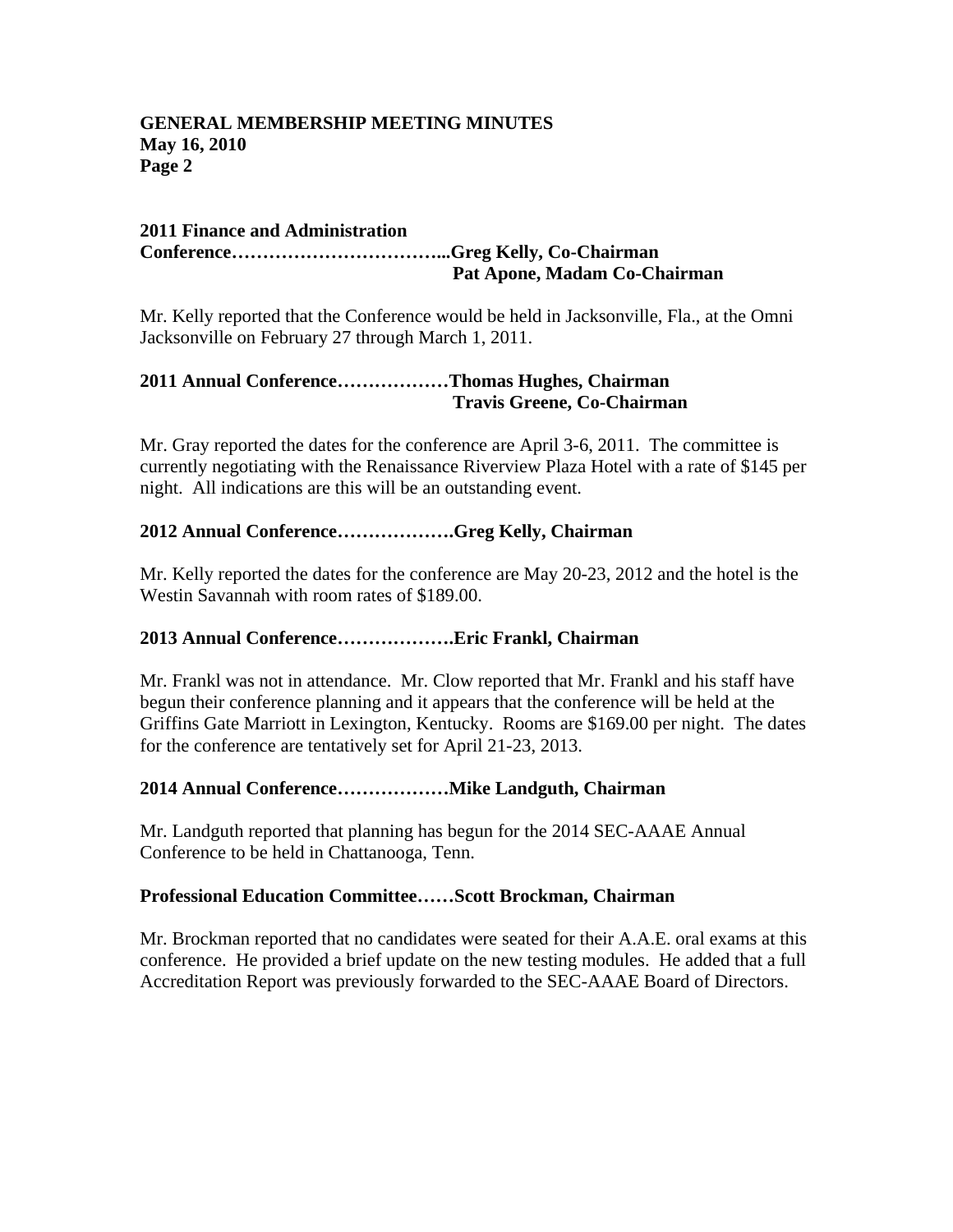#### **GENERAL MEMBERSHIP MEETING MINUTES May 16, 2010 Page 3**

## **Scholarship Committee…………………Jeff Gray, Chairman**

Mr. Gray noted that Claudia Holiway was accepting donations for the Scholarship Foundation. Mr. Gray noted that he was pleased to announce the SAMA/SEC-AAAE Educational Foundation Scholarship Awardees for the 2010 Program Year:

- Brendan Barriere, Junior, Florida Institute of Technology, Aviation Management (Grad 5/5/11)
- Casey Cascio, Junior, Louisiana Tech University, Aviation Management, (Graduation 3/5/11)
- Todd Crawford, Senior, Auburn University, awarded the *William M. Fletcher, A.A.E., Memorial Scholarship*, Aviation Management (Grad 8/5/10)
- Amber Gray (*no relation*), Junior, Middle Tennessee State University, Aerospace Major (Grad  $5/5/11$ )
- Francine Kelly, Junior, Florida Institute of Technology, Aviation Meteorology (Grad 5/5/11); and,
- Julie Lewis, Junior, Middle Tennessee State University, Aerospace Major (Grad 12/5/11)

Mr. Gray had the students in attendance at the meeting stand and introduce themselves.

President Marrison complimented Mr. Gray on his good work and Mr. Gray received an ovation from those in attendance.

## **Corporate Liaison Committee………….Claudia Holliway, Madam Chairman**

Ms. Holliway reported that she would be stepping down as the Corporate Liaison Committee Chairperson. The Committee will submit names to President Elect Brockman for her replacement. Ms. Holliway gave a brief overview of some of the goals and objectives of the Committee that will progress under its new leadership. Mr. Brockman noted that he and Mr. Hogan had some recommendations for continuation of the Corporate One-Rate Plan and he encouraged all in attendance to show their appreciation to the Corporate people represented at this conference.

## **General Aviation Committee…………...Hope Macaluso, Madam Chairman**

Ms. Macaluso has created a distribution list of general aviation airports that are interested in communicating general aviation interests. She noted that there are approximately 30 general aviation airports represented at this meeting.